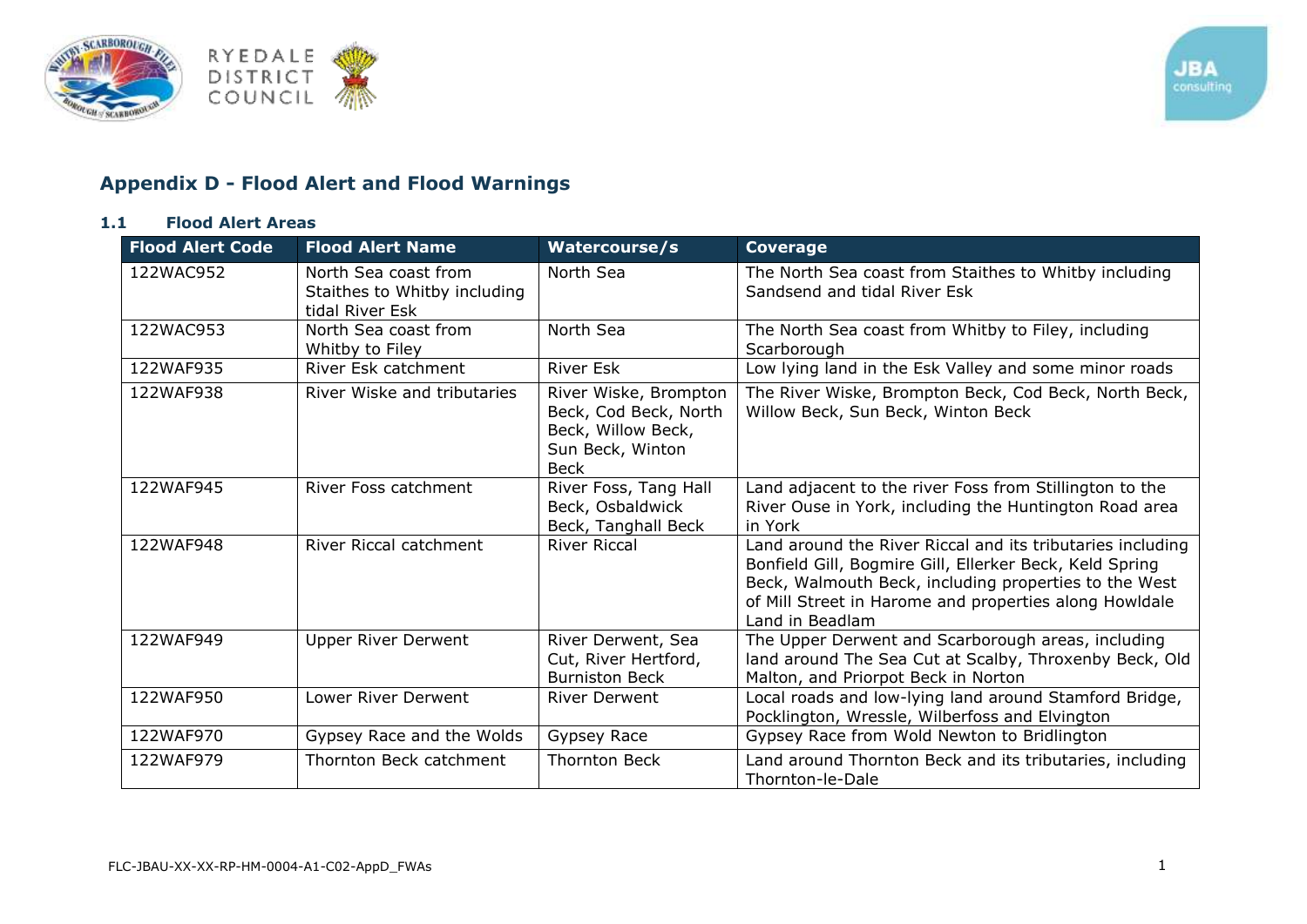



| 122WAF980 | River Seven catchment                       | River Seven                          | Land around the River Seven and its tributaries<br>including Northdale Beck, Hartoft Beck, Ings Beck,<br>Lastingham Beck, Sutherland Beck, Cropton Beck,<br>Catter Beck, including properties in Sinnington and to<br>the East of Normanby             |
|-----------|---------------------------------------------|--------------------------------------|--------------------------------------------------------------------------------------------------------------------------------------------------------------------------------------------------------------------------------------------------------|
| 122WAF981 | Holbeck catchment                           | <b>Holbeck</b>                       | Land around Holbeck and its tributaries Including,<br>Thorpe Beck, Marrs Beck, including properties to the<br>West of Station Road at Gilling East                                                                                                     |
| 122WAF982 | River Rye catchment                         | <b>River Rye</b>                     | Land around the River Rye and its tributaries, including<br>Ralsdale Beck, River Seph, Ledge Beck, Fangdale Beck,<br>Prodale Beck, Ladhill Beck, Etton Gill, Borough Beck,<br>Spittle Beck, including properties of Salton, Nunnington<br>and Helmsley |
| 122WAF983 | River Dove catchment                        | <b>River Dove</b>                    | Land around the River Dove and its tributaries, including<br>Fish Beck, Bloworth Slack, Hodge Beck, Ouse Gill,<br>including properties of Kirkby Mills, Keldholme and<br>Kirkbymoorside                                                                |
| 122WAF984 | Pickering Beck and Costa<br>Beck catchments | Pickering Beck, Costa<br><b>Beck</b> | Land around Pickering Beck and its tributaries including<br>Raindale Beck, Levisham Beck, Gundale Beck, Costa<br>Beck, including properties of Kirby Misperton and<br>Pickering                                                                        |

## **1.2 Flood Warning Areas**

|           | <b>Flood Warning Code   Flood Warning Name</b>                                | <b>Watercourse/s</b> | Coverage                                                                                                                                                           |
|-----------|-------------------------------------------------------------------------------|----------------------|--------------------------------------------------------------------------------------------------------------------------------------------------------------------|
| 122FWC009 | North Sea at<br>Scarborough - North<br>Bav                                    | North Sea            | Properties adjacent to Peasholm Gap and along Royal<br>Albert Drive                                                                                                |
| 122FWC036 | North Sea at Sandsend                                                         | North Sea            | The sea front (A174) and properties adjacent to the<br>road                                                                                                        |
| 122FWC038 | Tidal River Esk from<br>Ruswarp weir<br>downstream to Whitby<br>Bridge (A171) | North Sea            | Properties located on the River Esk from Ruswarp weir<br>downstream to A171 Whitby Bridge including Mill Court,<br>Ruswarp Fields, Sneaton Lane and Riverside Walk |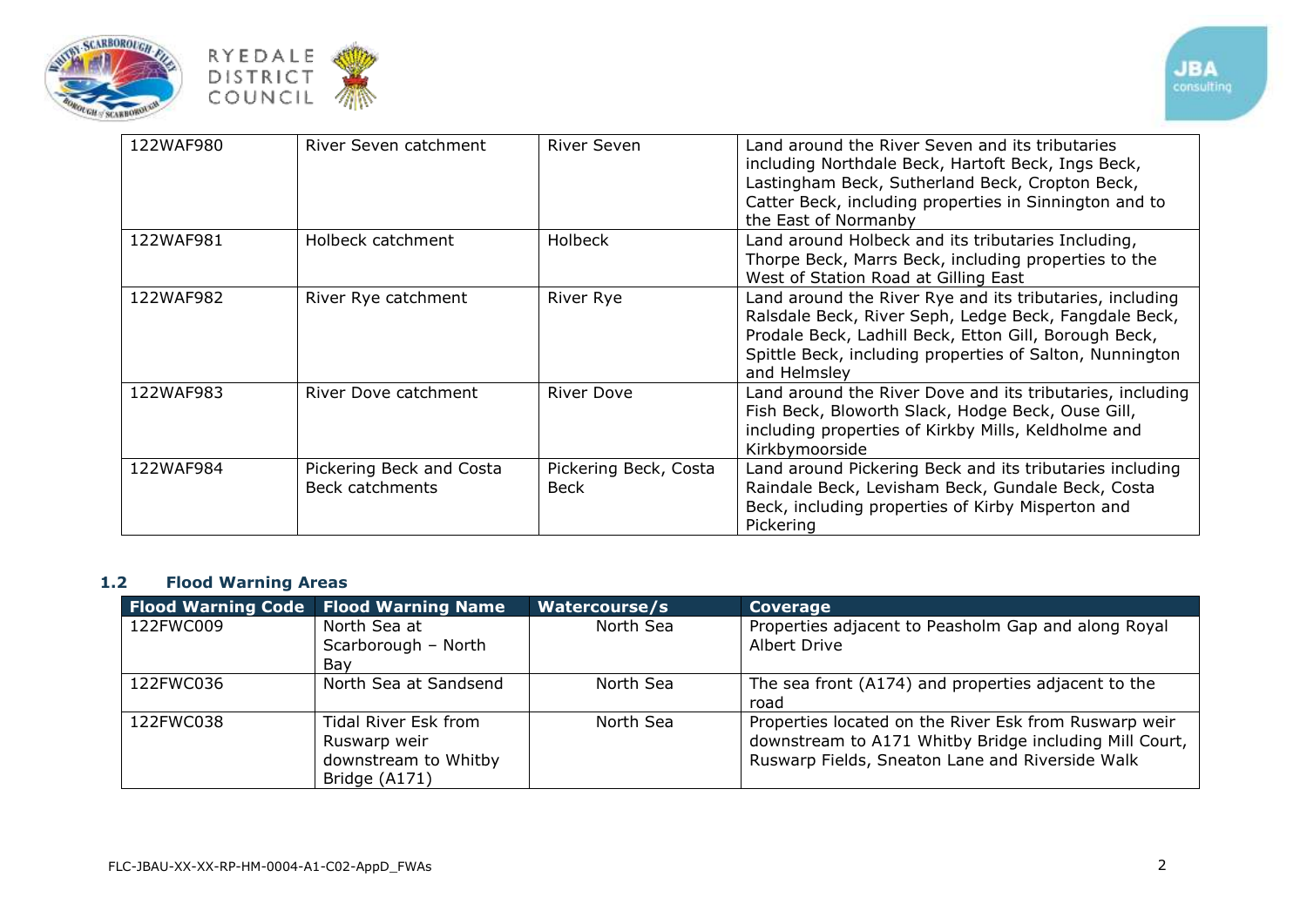



|           | <b>Flood Warning Code   Flood Warning Name</b>      | <b>Watercourse/s</b> | <b>Coverage</b>                                                                                                                                                                                            |
|-----------|-----------------------------------------------------|----------------------|------------------------------------------------------------------------------------------------------------------------------------------------------------------------------------------------------------|
| 122FWC040 | North Sea at Whitby<br>Harbour                      | North Sea            | Whitby harbour area including Abrahams Quay, Pier<br>Road, New Quay Road, Church Street, Campion Dock<br>and Bagdale Road                                                                                  |
| 122FWC045 | North Sea at<br>Scarborough - Sandside              | North Sea            | Properties on Sandside around the Old Harbour                                                                                                                                                              |
| 122FWC048 | North Sea at<br>Scarborough - Foreshore<br>Road     | North Sea            | Properties on Foreshore Road from the roundabout to<br>West Pier                                                                                                                                           |
| 122FWC050 | North Sea at<br>Scarborough - Spa<br>Complex        | North Sea            | Scarborough Spa and Bandstand at Cleveland Way                                                                                                                                                             |
| 122FWF620 | Pickering Beck riverside<br>properties at Pickering | Pickering Beck       | Pickering Beck riverside properties at Beck Isle,<br>Hungate and Vivis Lane                                                                                                                                |
| 122FWF621 | Pickering Beck at<br>Pickering                      | Pickering Beck       | Properties at Newbridge downstream to Mill Lane in<br>Pickering, including Undercliffe, Park Street, Market<br>Place, Train Lane, Southgate, Recreation Road, Vivis<br>Lane, Millfield Close and Mill Lane |
| 122FWF627 | River Seven at<br>Sinnington                        | <b>River Seven</b>   | Properties along Main Street in the village of Sinnington                                                                                                                                                  |
| 122FWF628 | Hovingham Beck at<br>Hovingham                      | Hovingham Beck       | Properties around Hall Farm, Brookside and Church<br><b>Street</b>                                                                                                                                         |
| 122FWF629 | Thornton Beck at<br>Thornton-le-Dale                | <b>Thornton Beck</b> | Properties along Malton Gate and Chestnut Avenue,<br>including Brook Lane                                                                                                                                  |
| 122FWF630 | Mill Beck at Welham<br>Road, Norton                 | <b>River Derwent</b> | Properties on Welham Road, Norton                                                                                                                                                                          |
| 122FWF648 | <b>River Derwent at Norton</b>                      | <b>River Derwent</b> | Properties in Scarborough Road, Church Street, St<br>Nicholas Street, Welham Road and the Railway Land at<br>Norton                                                                                        |
| 122FWF649 | River Derwent at Old<br>Malton                      | <b>River Derwent</b> | Old Malton, including Town Street (B1257), Westgate,<br>Lascelles Lane                                                                                                                                     |
| 122FWF650 | <b>River Derwent at</b><br><b>Buttercrambe Mill</b> | <b>River Derwent</b> | Buttercrambe Mill at Buttercrambe Bridge                                                                                                                                                                   |